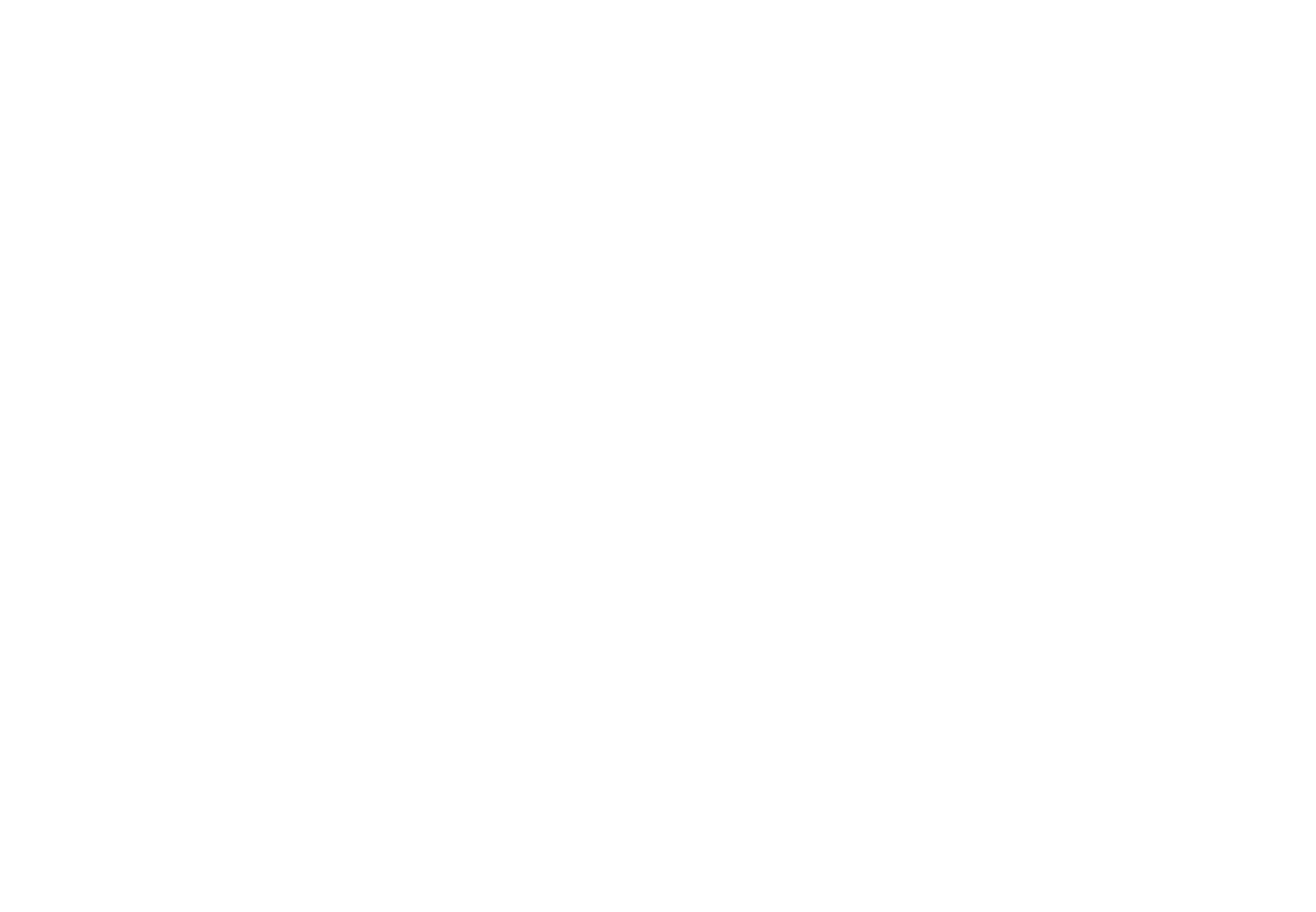

### *Everyday lunch and dinner*

# **SIGNATURE MENU - 39€**

#### Frédérique's tomatoes from Marmande in many ways, gazpacho, salad, tomato and basil sorbet

# • La Chapelle's stew Seasonal stew with local products

•

Dark chocolate gooey, *vanilla ice cream*

#### **CHILDREN'S MENU – 15€**

Fish or piece of beef\*, seasonal vegetables or French fries

• Ice cream scoop or selected homemade treats

#### **APERITIF**

#### Sauternes Spritz

Sauternes Petit Guiraud, organic lavander syrup and champagne 12€

Sauternes Martini Cocktail Subtle combination between Sauternes wine and citrus gin 12€